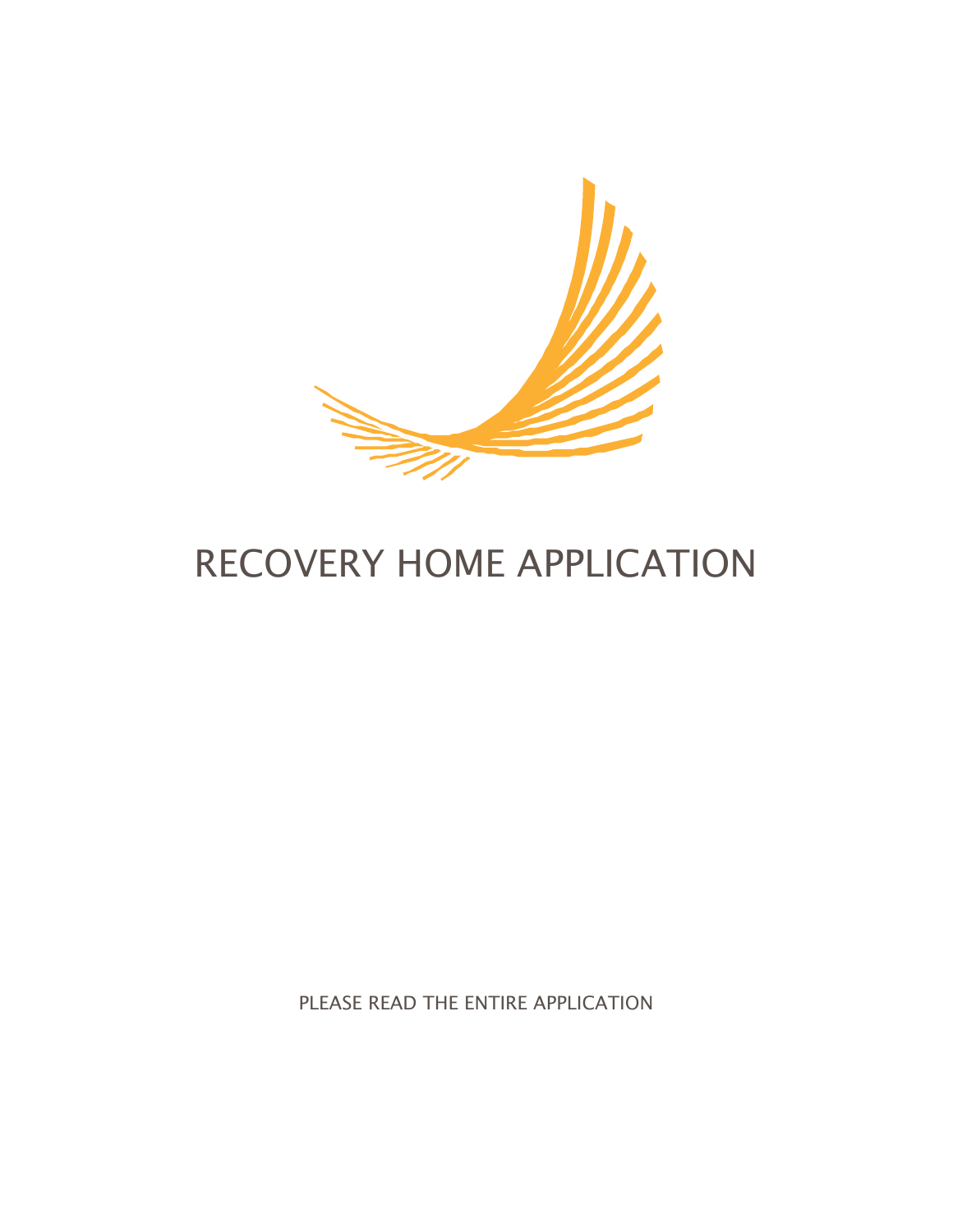

Thank you for your interest in the Rosecrance Recovery Home Program. This application has been developed to assist an individual in making a determination regarding a goal of long-term recovery. In order for an individual to be considered for the Recovery Home Program, please follow the steps outlined below:

1. Review this packet in its entirety. Complete the Application Pre‐Screening as well as answer all of the questions in the packet and return pages 8‐13 to the Recovery Home you are applying to. Note: Pages 1‐6 are yours to review and keep. **Only return pages 8‐13 and additional information requested.**

This document contains the following:

- Benefits & Expectations of living in a Rosecrance Recovery Home
- What to bring upon Admission
- **•** Frequently Asked Questions
- Listing of Rosecrance Recovery Home Locations with contact information
- Cover Sheet & Questionnaire
- Referral Source Questionnaire
- 2. Once the Recovery Home receives the required application forms back, determination will be made for eligibility to our program. We will then contact you to discuss eligibility, and to review next steps.
- 3. There may be a waiting list. It is your responsibility to follow up weekly to check the status of the waiting list. Do not assume that you have been approved unless directly informed by us.

Please direct all of your questions to the Recovery Home Staff.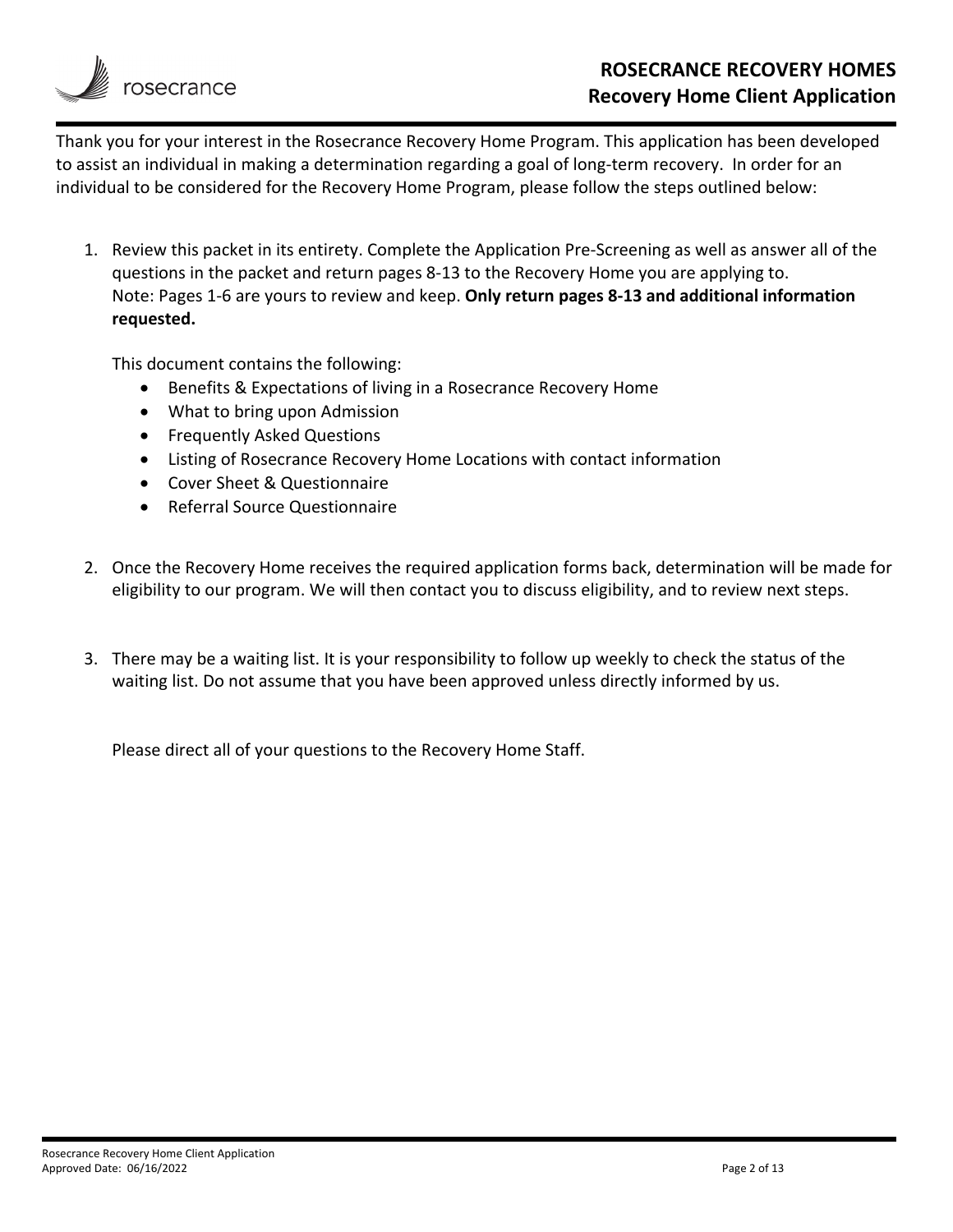

### **Benefits of living in a Rosecrance Recovery Home**

- Alcohol and Drug free living environment
- Provides stable housing during the stress of early recovery
- Peer support
- Sober, social activities to decrease isolation
- Assistance in job search and/or resumption of education
- Assistance with budgeting and preparation for independent living
- Enhances knowledge and skills related to recovery
- Development of leadership potential
- Engagement in local 12‐Step and recovery community
- Support in accessing local resources and navigating local transportation if needed
- Knowledgeable and supportive staff

### **Expectations of living in a Rosecrance Recovery Home**

- No alcohol or other illegal substances
- Attendance at 12‐Step meetings or other support groups
- Contact with a sponsor or mentor
- Administrative and program fees at admission, monthly thereafter
- Have a legitimate means of financial support (work, TANF, social security, child support)
- Work toward harmonious living in the house
- Participate in cleaning of the house
- Respect property of Rosecrance, personal property, and the property of others
- Be responsible and follow rules. Inability to follow program rules may affect eligibility for continued stay.
- Take care of self-including personal hygiene and stress management
- Focus on daily living skills Work, attend school, or volunteer within the community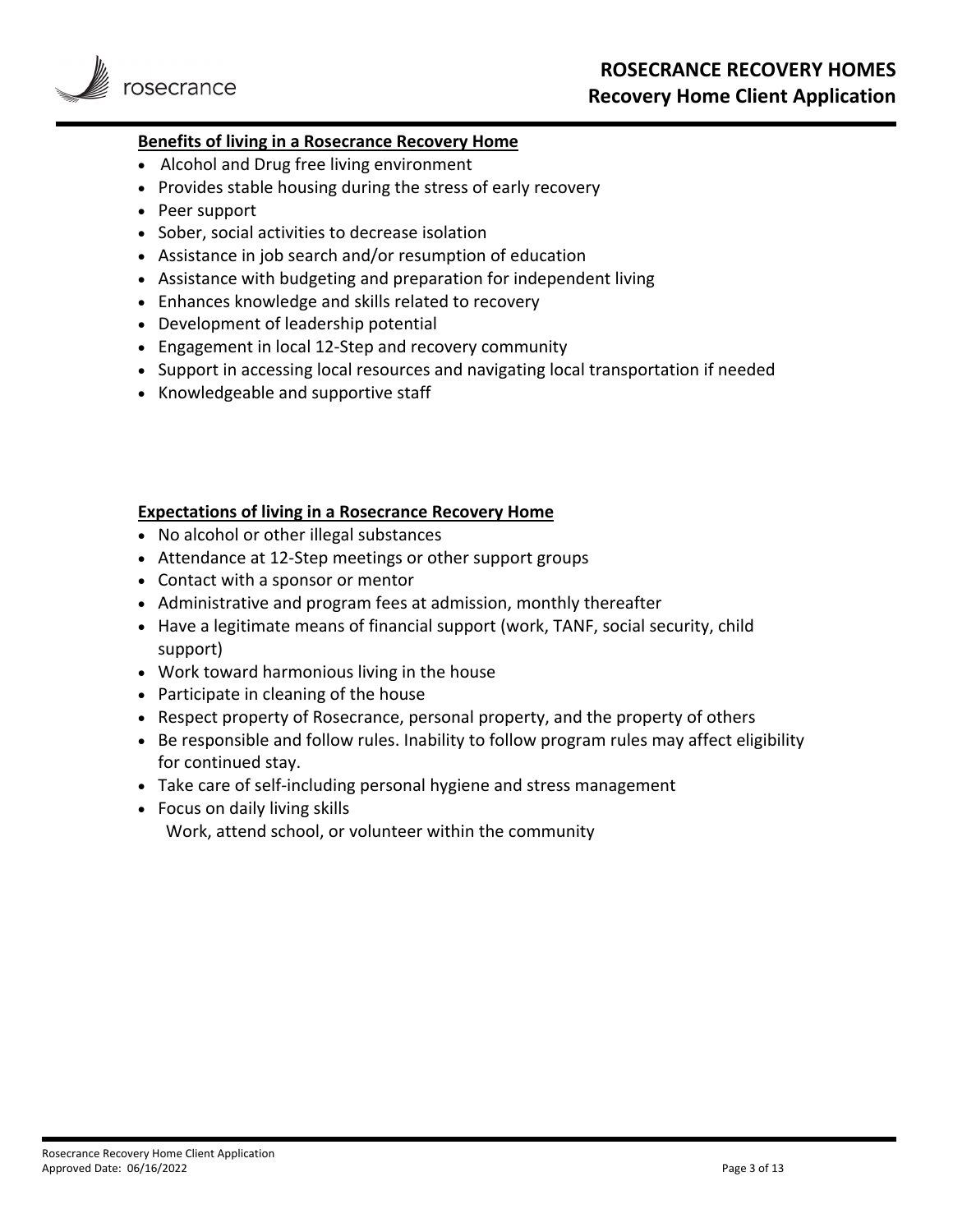

### **What to Bring Upon Admission**

### **Required Items:**

- Any Needed Medical Supplies
	- o Prescribed medications in their original bottles (30 days if possible)
	- o Medication lists from current/last providers
	- o Any other medical supplies or devices needed
- Program and Administrative Fees
- Cell Phone
- Linens, pillow, and a blanket for a twin bed
- Personal towels for the bathroom
- Personal hygiene items
	- o No alcohol based products (i.e. mouthwash or aftershave)
- **•** Toiletries
- Laundry supplies
	- o Greendale: Quarters for machines
- Food (1‐2 days' worth)
- Money (for expenses)

### **If you have it:**

- Current ID
- Original Birth Certificate
- **•** Social Security Card
- Laptop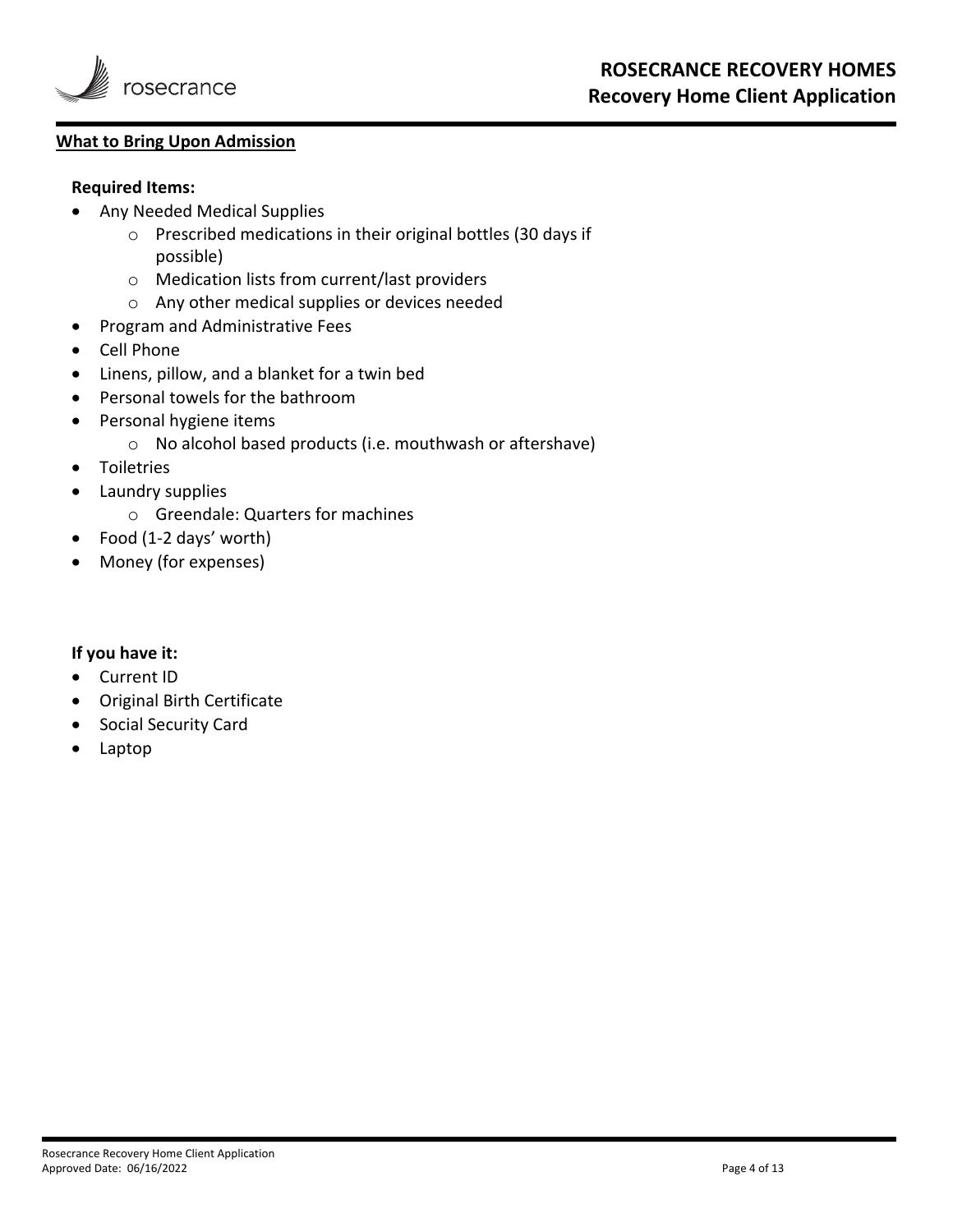

### **Frequently Asked Questions**

### **Q: How do I apply for the recovery home?**

A: To apply for the recovery home, complete the application and return via fax or email to the site you want to apply to.

### **Q: When will I hear back?**

A: Recovery home applications are reviewed by a team. There may be follow‐up questions to your application so be alert for a phone call or email with follow‐up. Applications are typically reviewed within three business days of submission.

### **Q: What is the average length of stay?**

A: Length of stay often depends on the specific needs of the individual, but we find somewhere between three and six months to be most common.

### **Q: Will I be expected to work?**

A: Yes, clients are expected to work, be attending school, or volunteering within 30 days of admission to the recovery home.

### **Q: Will I have a roommate?**

A: Yes, in most recovery homes you will have a roommate. Living with others in early sobriety can be a tremendous positive to escape feelings of isolation and loneliness.

### **Q: How much are program fees?**

A: Program fees vary by site and individual's financial status.

### **Q: May I have visitors?**

A: To maintain the confidentiality of all clients, the adult programs do not permit visitors on‐site. All visits to our young‐adult program (Marlowe) must be approved by house staff.

### **Q: Is there a curfew?**

A: Yes, all sites have a curfew, though, the curfew varies by site.

### **Q: Will I have a household chore?**

A: Yes, all clients contribute to the upkeep of the facility. Chores are simple in nature and can be completed in a relatively short amount of time.

### **Q: What if I relapse?**

A: In the event of a relapse, discharge from the program may be necessary. All cases will be evaluated individually.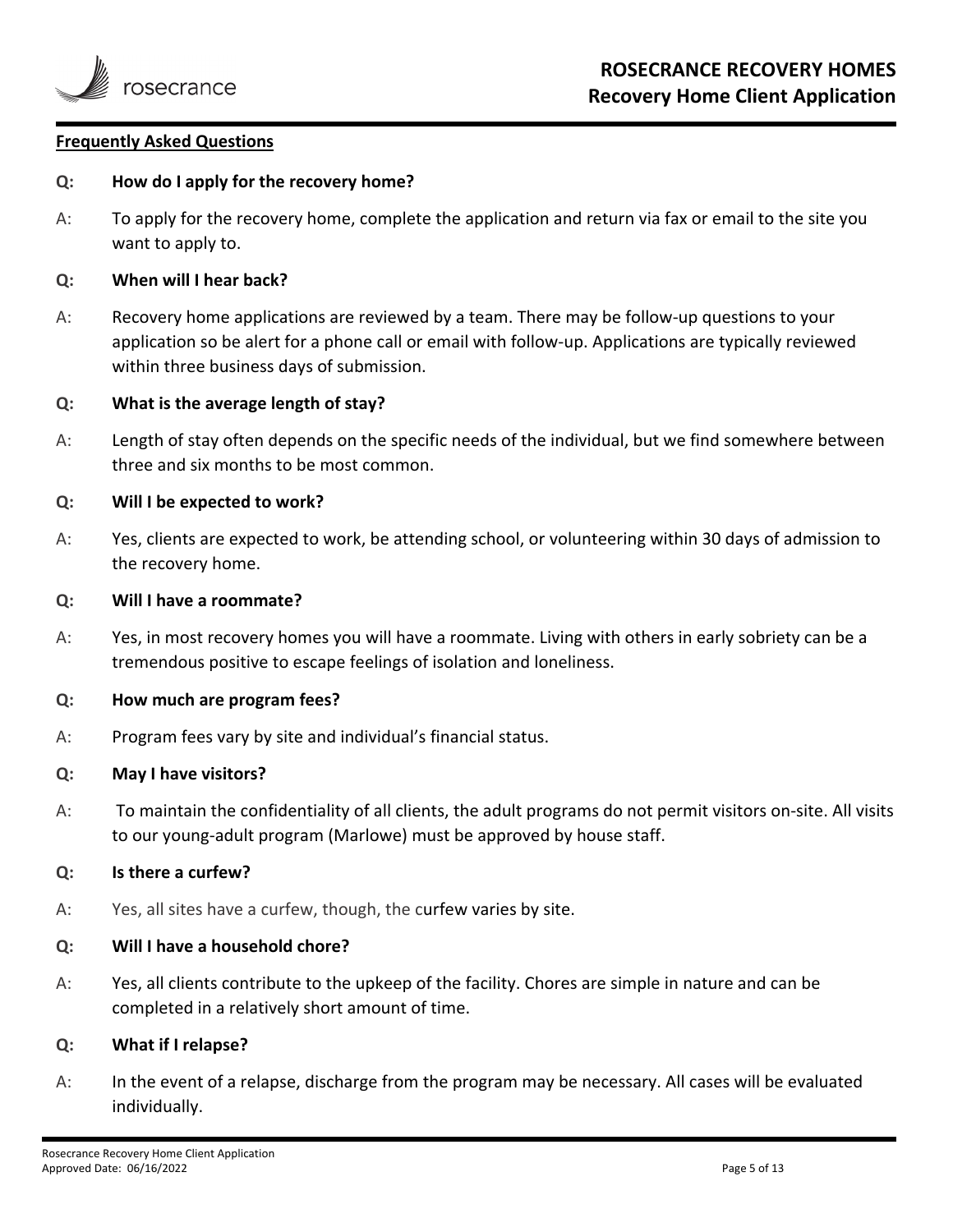

### **Q: Am I allowed to go on passes or stay offsite overnight?**

- A: As you progress through the program, you will gain certain privileges, including day and overnight passes. These will be approved or not approved by staff and based on your good standing in the program.
- **Q: Am I allowed to have a vehicle?**
- A: This is determined on a case by case basis.
- **Q: Can I bring my own furniture or television?**
- A: The recovery homes are fully furnished. Additional furniture is not permitted.
- **Q: I'm a little nervous about coming to the recovery home. Is being nervous to be expected?**
- A: Moving into a new environment will always cause some stress. Know that will be surrounded by a team of professionals, and a group of residents who have been in your shoes. You are giving yourself a wonderful new chance for long-term sobriety.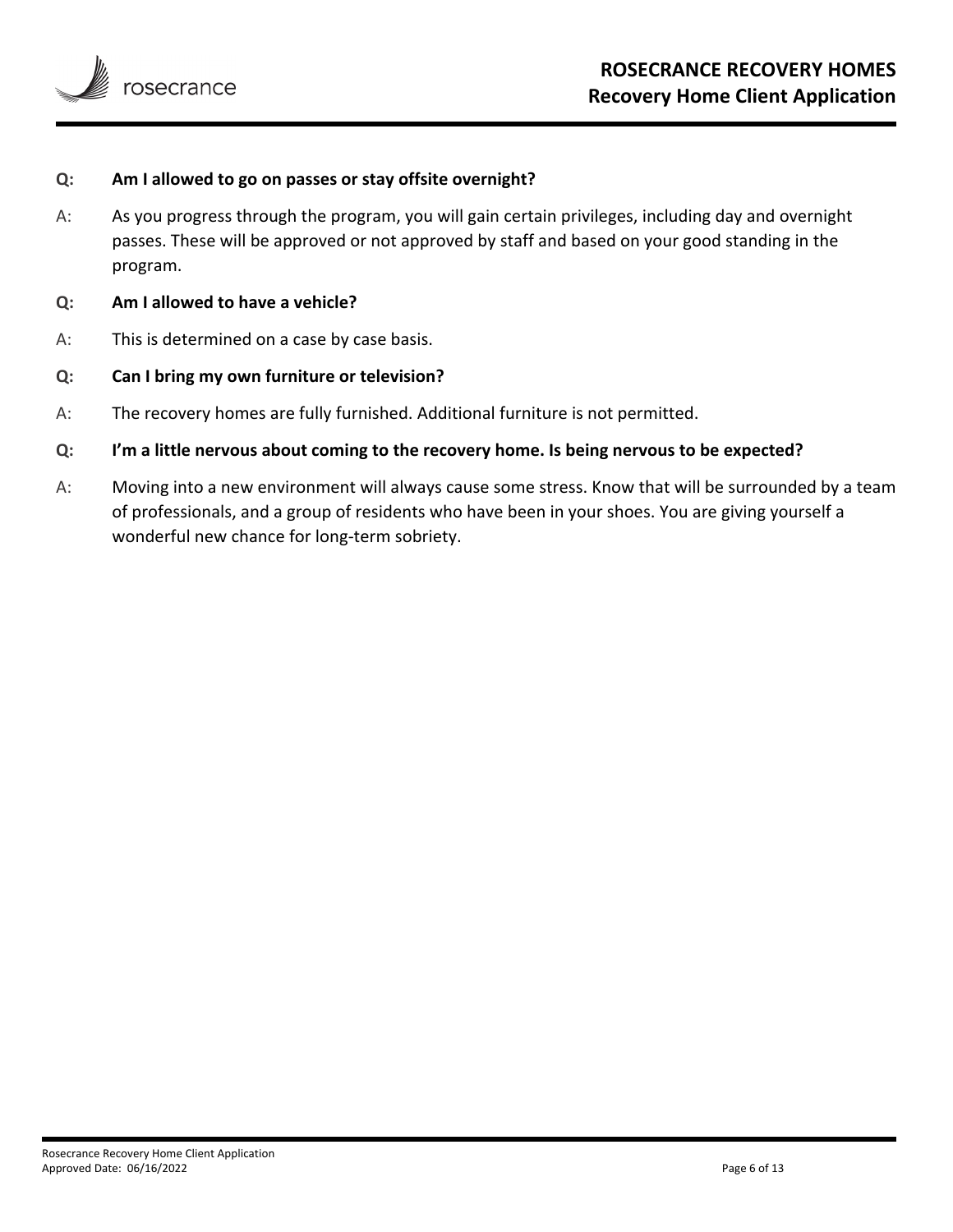

# **COVID‐19**

At admission you will receive a COVID screening. If you do not pass the COVID screening, your admission may have to be postponed.

Every individual admitted must have a completed COVID‐19 Quarantine Plan to implement in the case of exhibiting COVID symptoms or receiving a positive diagnosis. This must include alternative living arrangements during the quarantine period.

COVID testing may be recommended if there is known exposure.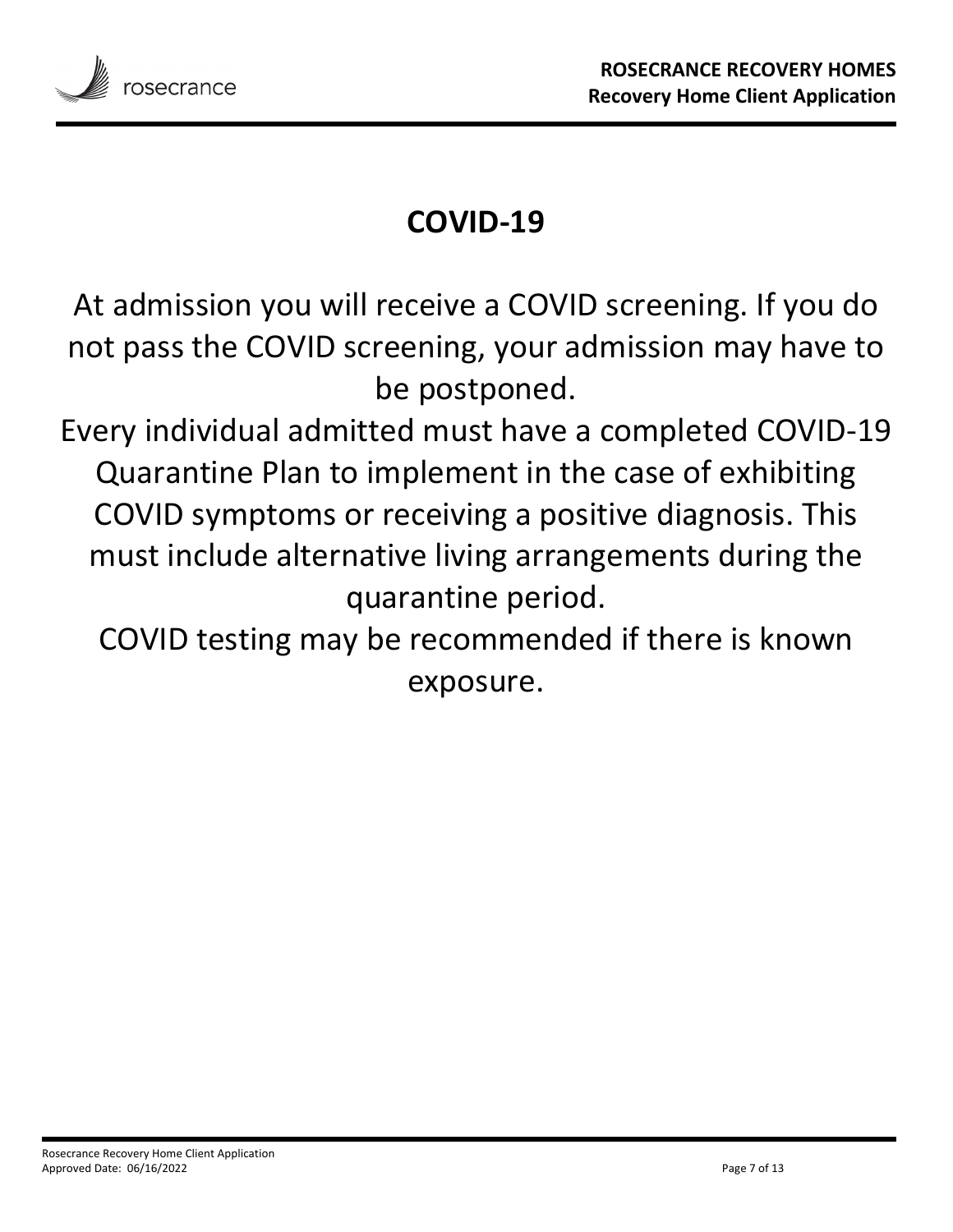

### **There are multiple recovery homes within the Rosecrance network. Please select the Recovery Home you** are applying to, and mark if you would be willing to engage at a different location if the preferred home is **at capacity.**

| Young Adult Recovery Home (ages 17-19): |                                                                                                                         |                                                                                                     |  |  |
|-----------------------------------------|-------------------------------------------------------------------------------------------------------------------------|-----------------------------------------------------------------------------------------------------|--|--|
|                                         | Marlowe Recovery Home<br>1365 University Drive<br>Rockford, IL 61107<br>815-229-1905 Office<br>815-387-2590 Fax         | $\Box$ I'd be willing to be considered at this location if my preferred<br>location is at capacity. |  |  |
|                                         | Adult Recovery Homes (ages 18 and up):                                                                                  |                                                                                                     |  |  |
|                                         | <b>Greendale Recovery Home</b><br>3522 Greendale Drive<br>Rockford, IL 61109<br>815-391-5095 Office<br>815-484-4750 Fax | $\Box$ I'd be willing to be considered at this location if my preferred<br>location is at capacity. |  |  |
|                                         | <b>Woodstock Recovery Home</b><br>876 Pleasant Street<br>Woodstock, IL 600<br>815-298-1935 Office<br>815-387-2593 Fax   | $\Box$ I'd be willing to be considered at this location if my preferred<br>location is at capacity. |  |  |
|                                         | Lakeview Recovery Home<br>3701 N. Ashland Ave<br>Chicago, IL 60613<br>773-975-4047 Office<br>815-720-9177 fax           | $\Box$ I'd be willing to be considered at this location if my preferred<br>location is at capacity. |  |  |
|                                         | Moreland Recovery Home<br>2302 Moreland Blvd<br>Champaign, IL 61822<br>217-356-7576 Office<br>217-356-6571 Fax          | $\Box$ I'd be willing to be considered at this location if my preferred<br>location is at capacity. |  |  |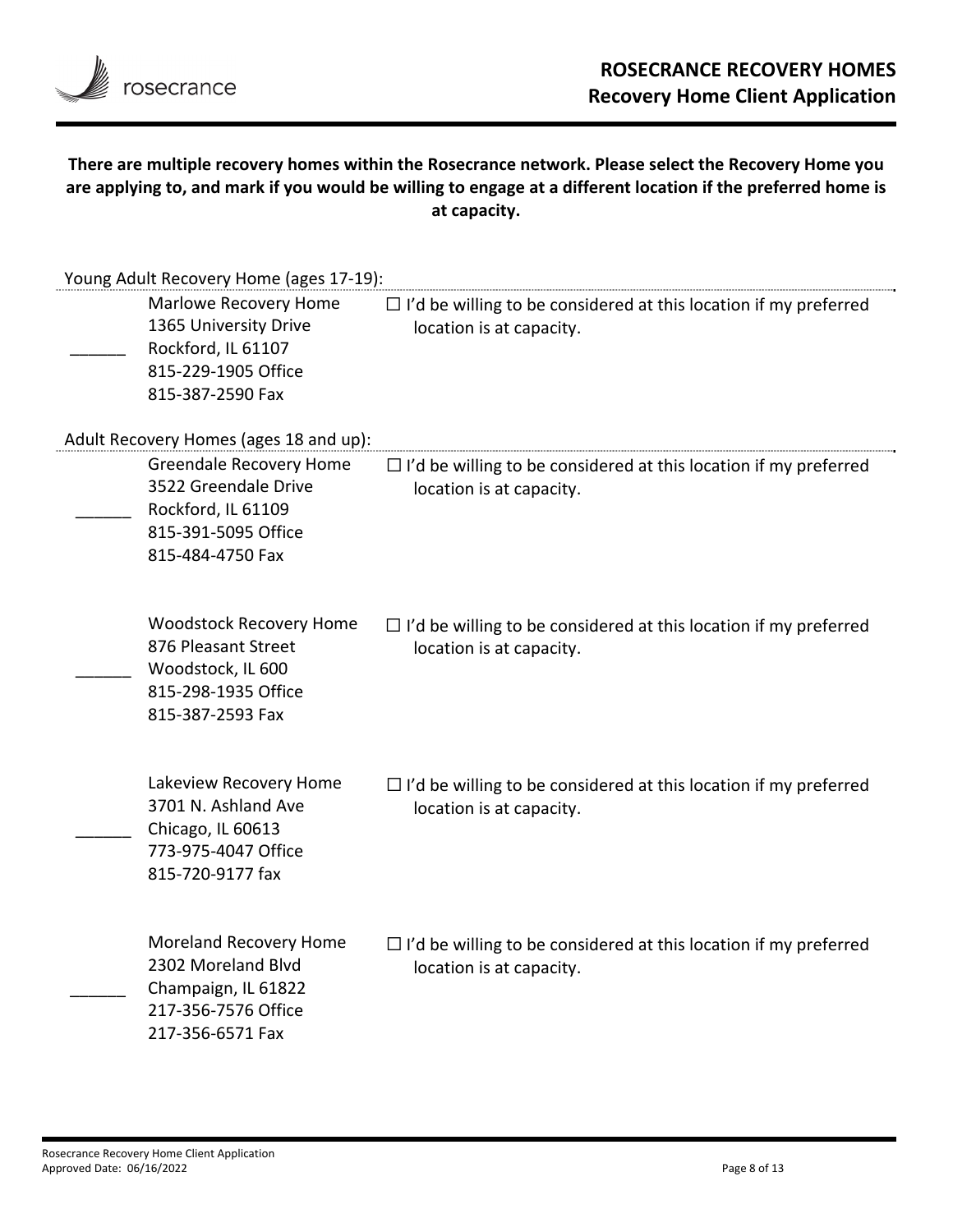

# **ROSECRANCE RECOVERY HOMES Recovery Home Client Application**

| Source of Income: □ Wages/Salary |                                                                        | $\square$ Public Assistance | $\Box$ Retirement/Pension                     | $\Box$ Disability | $\Box$ None |
|----------------------------------|------------------------------------------------------------------------|-----------------------------|-----------------------------------------------|-------------------|-------------|
|                                  |                                                                        |                             |                                               |                   |             |
|                                  |                                                                        |                             |                                               |                   |             |
|                                  | Do you have registered/insured vehicle you intend to bring? □ Yes □ No |                             |                                               |                   |             |
|                                  |                                                                        |                             |                                               |                   |             |
|                                  | Are you currently in Substance Abuse treatment? □ Yes □ No             |                             |                                               |                   |             |
| If yes:                          |                                                                        |                             |                                               |                   |             |
|                                  |                                                                        |                             | Estimated discharge date: ___________________ |                   |             |
| If no:                           |                                                                        |                             |                                               |                   |             |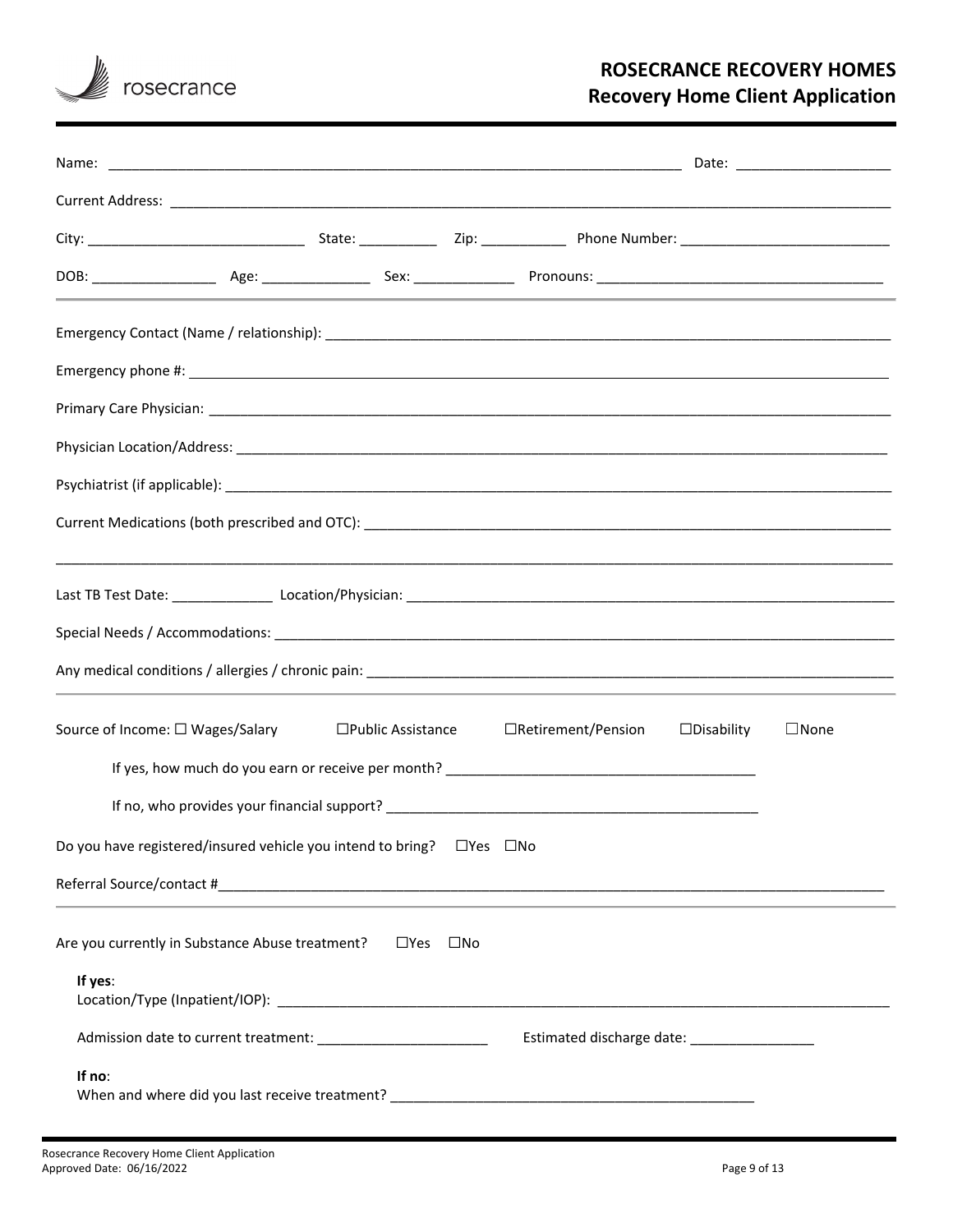

### **Questionnaire**

Instructions: Please answer the following questions to the best of your ability. Please use a separate sheet of paper to answer the questions in detail.

### **Presenting Problem –**

- 1) Why are you inquiring about a recovery home?
- 2) What do you expect from staying at a recovery home?

### **Drug Use –**

- 1) Describe your drug use history. Include the drugs you have used, the amount and the duration of use. Have you ever over dosed?
- 2) When was your last date of use?

### **Support System –**

- 1) Who is supportive of your recovery? Describe them.
- 2) Is there anyone that negatively impacts your recovery?

### **Vocational –**

- 1) What is your highest level of education completed?
- 2) Do you have any certifications? Do you have goals or plans for continued education?
- 3) What work experiences have you had?
- 4) Any restrictions that will not allow you to work?
- 5) Do you have any unpaid debts such as past bills, court fines, medical bills etc.?

### **Legal –**

1) What is your legal history? Please include county of arrest, any jail or prison stays, convictions, and current status of parole, probation, probation officer, and upcoming court dates.

### **Mental Health –**

- 1) If applicable, please list any mental health diagnoses previously provided.
- 2) Do you have any history of psychiatric hospitalizations within the past year?
- 3) Do you have a history of cross addiction (i.e. eating disorder, self-harm, gambling, love/sex, etc.)?

### **Recovery Efforts and Goals –**

- 1) Have you ever participated in a recovery program? Please explain your experience and any preferences.
- 2) Are you currently sponsored or mentored?
- 3) What sacrifices or changes need to be made for you to remain in recovery?
- 4) What do you want to accomplish while being at the recovery home?
- 5) How long do you project it will take for you to meet those goals?
- 6) What are your plans after you leave a recovery home?

### Please sign and date below verifying that you have read this packet and have completed it to the best of **your ability.**

Signature: \_\_\_\_\_\_\_\_\_\_\_\_\_\_\_\_\_\_\_\_\_\_\_\_\_\_\_\_\_\_\_\_\_\_\_\_\_\_\_\_\_\_\_\_\_\_\_\_ Date: \_\_\_\_\_\_\_\_\_\_\_\_\_\_\_\_\_\_\_\_\_\_\_\_\_\_\_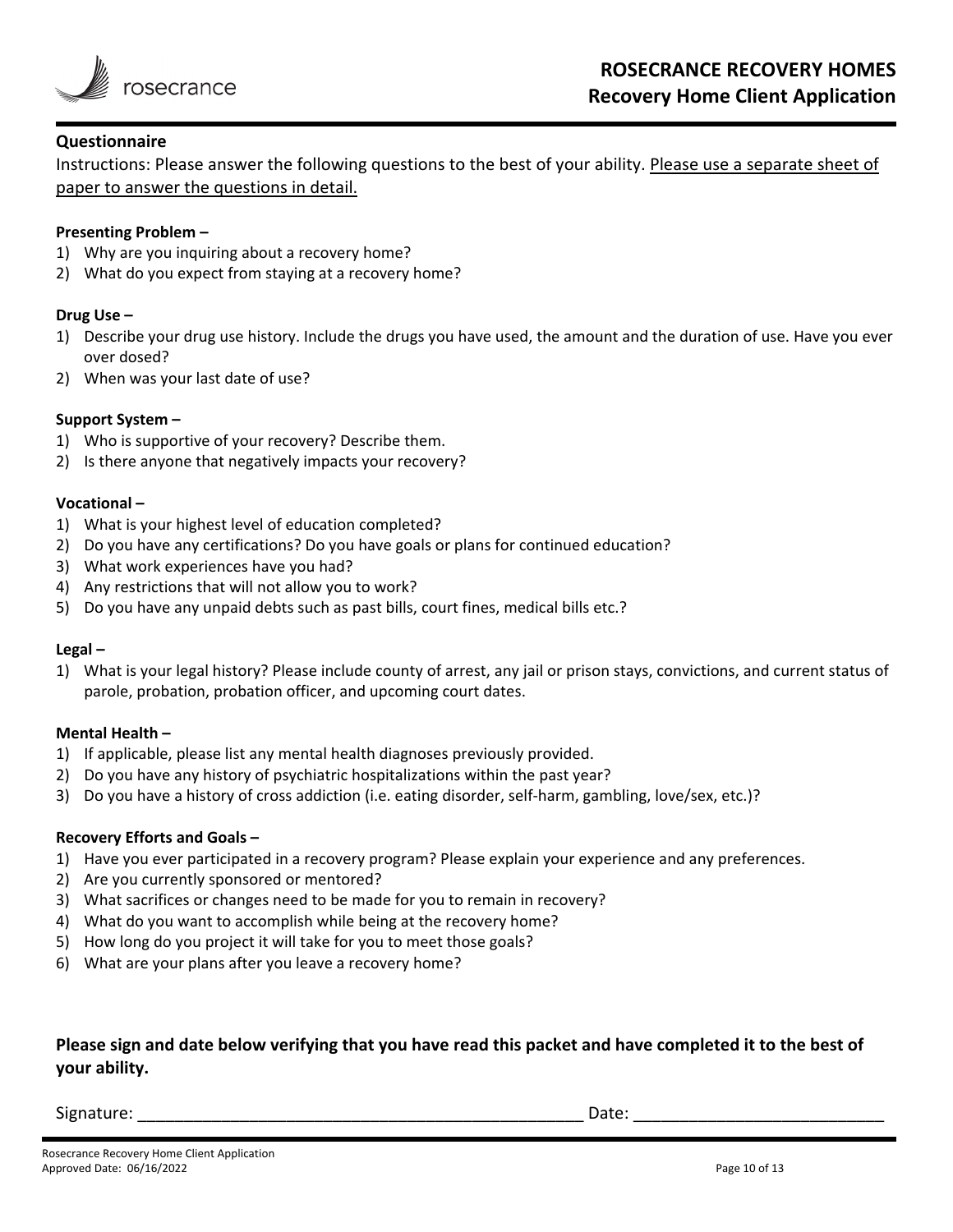

### **Greendale Family Program Only:**

Do you have funding through the Illinois Dept. of Human Services? □Yes □No

Food Stamps\_\_\_\_\_\_\_\_\_\_\_\_\_\_\_\_\_ TANF\_\_\_\_\_\_\_\_\_\_\_\_\_\_\_\_\_ Medical Card\_\_\_\_\_\_\_\_\_\_\_\_\_\_\_\_\_

No. of Children: \_\_\_\_\_\_\_\_\_\_\_\_\_\_\_\_\_\_\_\_\_\_\_ No. of Children residing at Recovery Home: \_\_\_\_\_\_\_\_\_\_\_\_\_\_\_

Are your children in your custody? \_\_\_\_\_\_\_\_\_\_\_\_\_\_\_\_\_ If not, where are they? \_\_\_\_\_\_\_\_\_\_\_\_\_\_\_\_\_

Are you pregnant? \_\_\_\_\_\_\_\_\_\_\_\_\_\_\_\_\_

Please fill out the names and information for each child that would be residing at the recovery home with you:

| <b>Name</b> | Gender | Date of Birth | Age |
|-------------|--------|---------------|-----|
|             |        |               |     |
|             |        |               |     |
|             |        |               |     |
|             |        |               |     |
|             |        |               |     |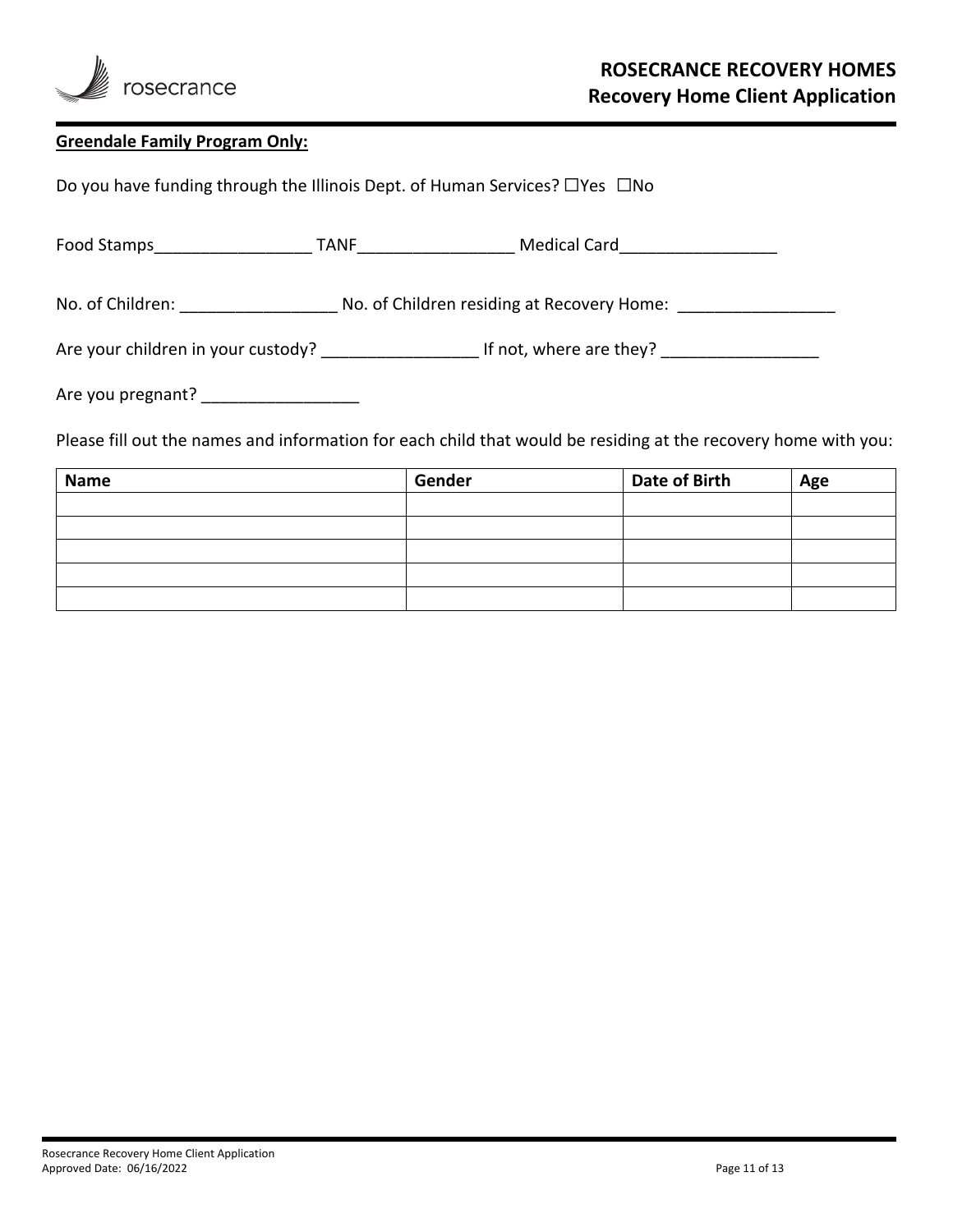

## **Recovery Home Referral form:** The following section is to be completed by your referral source.

Referral Source (Name and Agency):

| <b>Referral Phone Number:</b> | Referral Email: |  |
|-------------------------------|-----------------|--|
|                               |                 |  |

1) Please explain the individual's need for a sober living environment at this time (overall assessment of current state and recent progress):

2) Please check the appropriate boxes and provide information if requested: *Boxes unchecked or left blank are assumed to be non‐applicable to the individual being referred:* 

| П                                                  | Substance Abuse Diagnosis(es):                                                                             |  |  |
|----------------------------------------------------|------------------------------------------------------------------------------------------------------------|--|--|
| П                                                  |                                                                                                            |  |  |
| $\Box$                                             | Psychiatric Hospital utilization last 180 days. Give dates:                                                |  |  |
| П                                                  |                                                                                                            |  |  |
|                                                    | Upcoming court dates: Give dates:                                                                          |  |  |
| Please attach the following to this referral form: |                                                                                                            |  |  |
| П                                                  | List of prescribed medications with prescribing physician                                                  |  |  |
|                                                    | Will this individual arrive with at least 30 days of their prescription filled? $\Box$ Yes<br>$\square$ No |  |  |

- □ Most recently completed Substance Abuse and/or Mental Health Assessment
- 3) Please list known available family, friends, or other support. Comment on the quality if known.